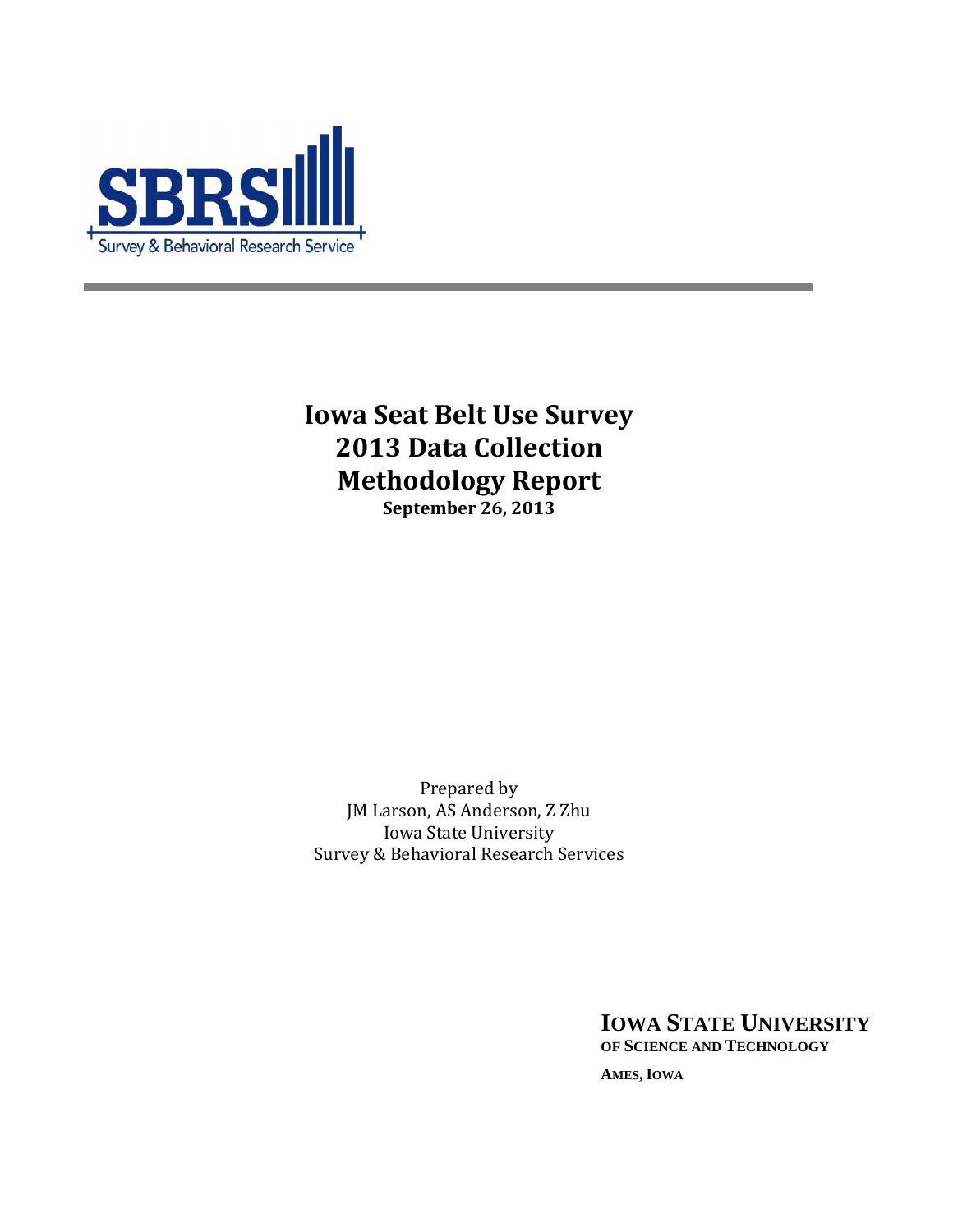# **Iowa Seat Belt Use Survey 2013 Data Collection Methodology Report September 26, 2013**

# **Introduction**

In an effort to achieve greater consistency and comparability in state-wide seat belt use reporting, the National Highway Traffic Safety Administration (NHTSA) issued new requirements in 2011 for observing and reporting future seat belt use. The requirements included the involvement of a qualified statistician in the sampling and weighting portions of the process as well as a variety of operational details.

The Iowa Governor's Traffic Safety Bureau contracted with Iowa State University's Survey & Behavioral Research Services (SBRS) in 2011 to develop the study design and data collection plan for the State of Iowa annual survey that would meet the new requirements of the NHTSA. A seat belt survey plan for Iowa was developed by SBRS with statistical expertise provided by Zhengyuan Zhu, Ph.D., Associate Professor of Statistics at Iowa State University and was approved by NHTSA on March 19, 2012.

# **2013 Data Collection**

The Iowa GTSB contracted with SBRS to conduct the seat belt use data collection using the newly approved plan in both 2012 and 2013. The primary contact at the Iowa GTSB was Mark Nagel, Occupant Protection Coordinator. The primary contacts at SBRS were Shirley Huck, Assistant Director, and Janice Larson, Survey Director. The SBRS Project Manager for 2013 was Jody Fox.

This report describes the data collection process for obtaining 2013 seat belt use data as stipulated by the approved study design. It also includes tables with overall results showing seat belt use in Iowa.

# **Preparation**

Preparation for the 2013 seat belt use data collection involved several components: verifying the usability of the sampled sites, revising materials for Data Collectors, and notifying appropriate local personnel prior to data collection.

#### **Site Verification**

The Iowa Seat Belt Survey Plan includes 75 sites sampled for annual observation, with 5 sites in each of 15 sampled counties. The sites are identified by MSLINK numbers. SBRS has worked with staff from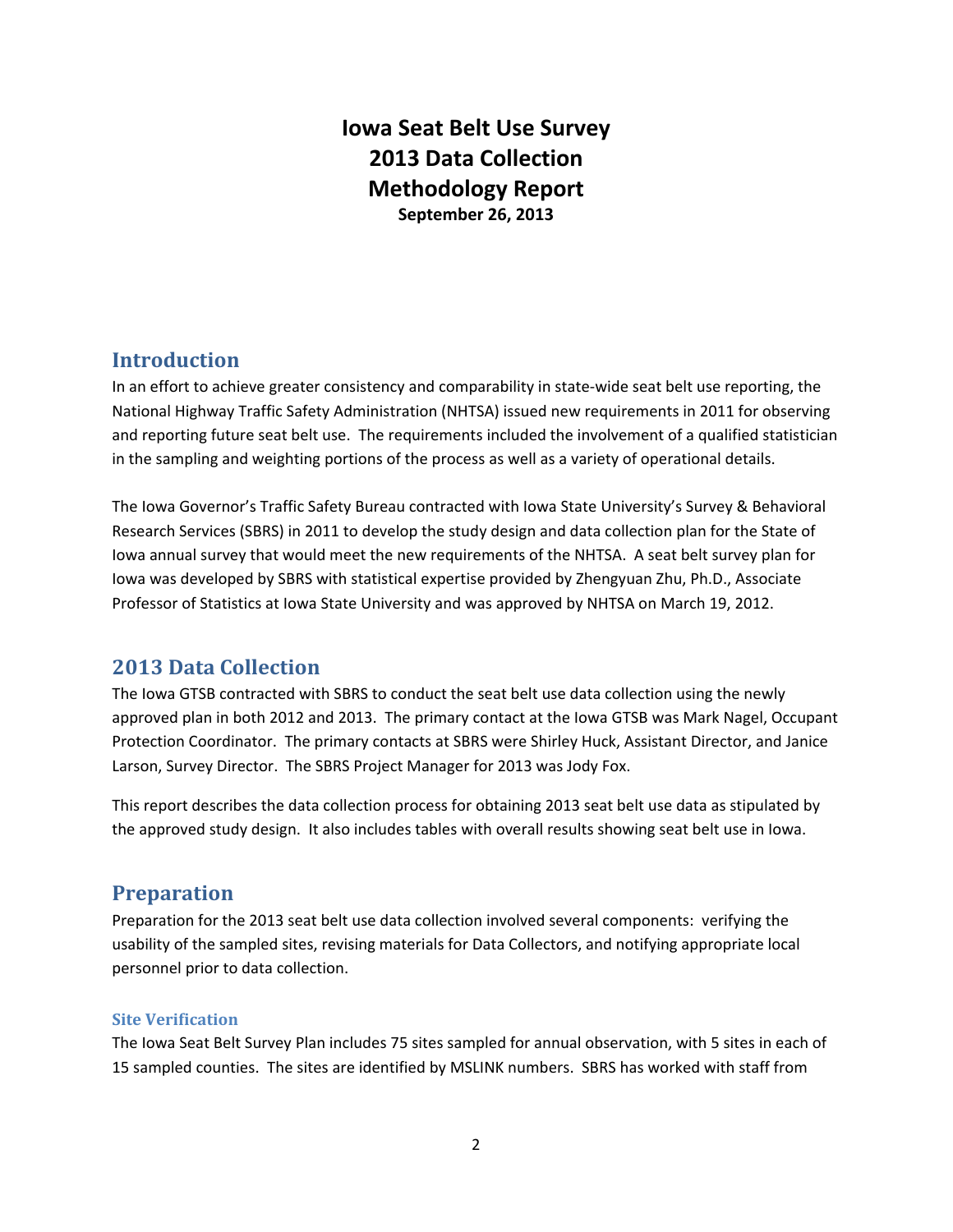*InTrans*, the Iowa State University Institute of Transportation, to obtain data and photographic resources that allowed staff to examine each site for accessibility, safety, and practicality.

Results from the 2012 data collection process led to the "permanent" replacement of four sites in 2013, two due to their extremely low traffic volume and two due to safety concerns. These replacements were made prior to the beginning of 2013 data collection and are intended to be permanent, at least until the sample is reviewed and potentially redrawn as stipulated by NHTSA. The remaining 71 sites were technically the same as 2012, with two qualifiers. First, some temporary alternates were required due to road construction as described in the Observation Protocols and Procedures section of this report. Second, two sites that used alternate locations in 2012 due to road construction could revert back to the original sampled sites for 2013 because the road construction was done.

#### **Materials Preparation**

After the 75 sites were finalized, SBRS staff reviewed observation forms from 2012 and examined sites on maps and Google Earth to identify likely observation points that would be safe and still provide the visibility necessary to observe seat belt use. The Project Manager checked road construction schedules and identified five sites that would require an alternate location for observation in 2013. Also, as noted above, two sites that used alternate locations in 2012 due to road construction reverted back to the original sampled sites for 2013. SBRS staff prepared a series of maps for Data Collectors to use as references when traveling to sites. Department of Transportation maps, Google maps, and city maps all served as effective resources.

Equipment was procured for use by the Data Collectors, including vests, warning lights, signs, stop watches, and clickers. Data Collection schedules were prepared for each Data Collector and administrative procedures were documented.

#### **Notification**

Prior to the data collection process, the GTSB representative notified law enforcement personnel in each of the site areas. SBRS staff notified other appropriate city/county and Department of Transportation personnel. The purpose was to ensure that the appropriate people in each site area would be aware of the project and the days and times that Data Collectors would be at work in their area.

# **Data Collection Staff Training**

Iowa utilized four data collectors, responsible for 3-4 counties each. Three of the four data collectors were experienced, having worked as data collectors for the project in 2012. One additional person was trained as a Quality Control Monitor/back up Data Collector. The project manager served as a second Quality Control Monitor.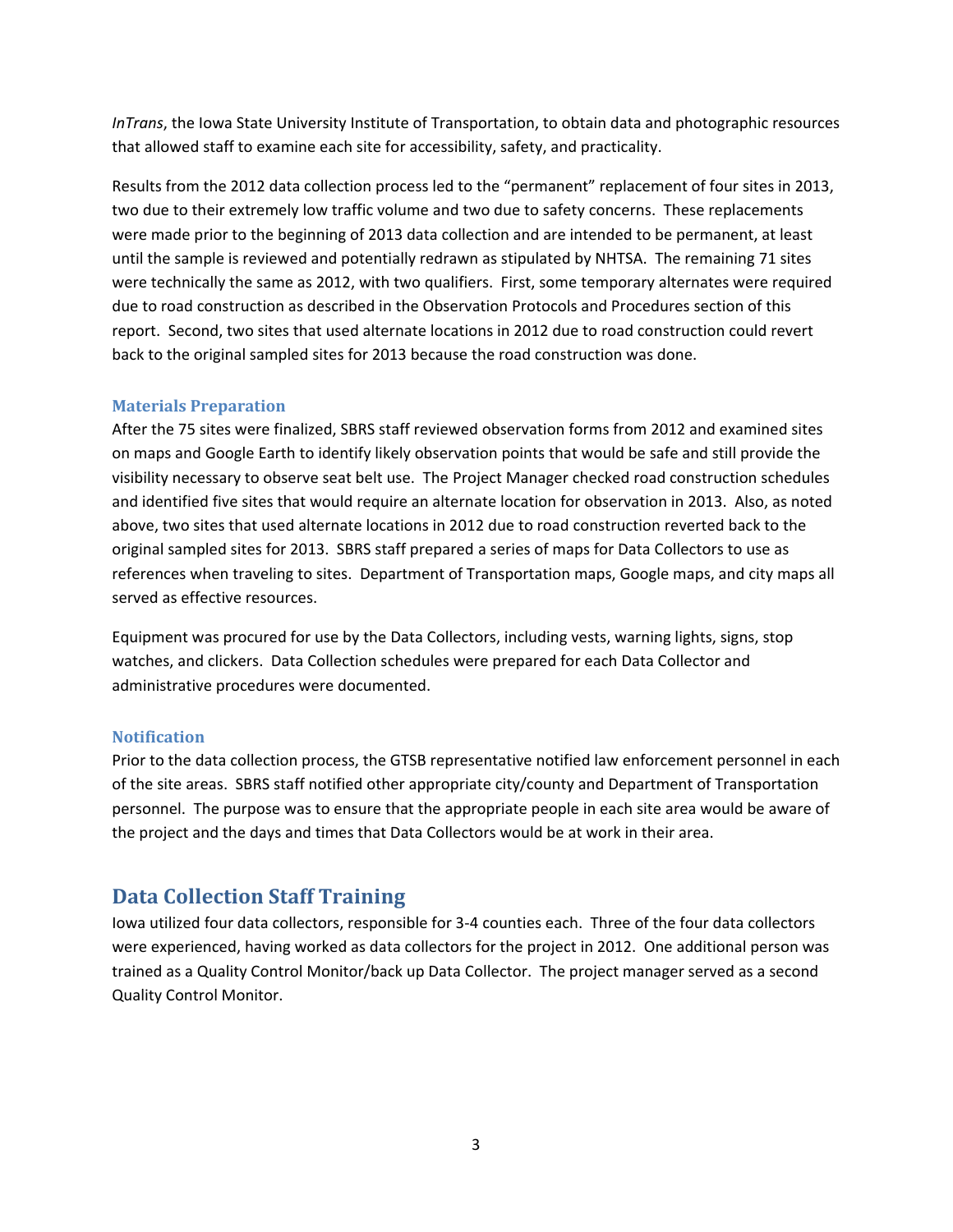The two day Data Collector and QC Monitor training was held at SBRS facilities on June 10-11, 2013, with field data collection beginning on June 12, 2013. The training included a combination of lecture, classroom and field exercises. Training sessions covered data collection protocols, including how to find the observation sites, choosing an observation location, how to properly collect data, practice in what

counts as "use," "nonuse," and "use unknown" regarding belt use, what to do if data cannot be collected at a site due to road construction, weather, or other circumstances, and the appropriate management and submission of collected data. Data collectors also received roadside safety training from Tom McDonald, Safety Circuit Rider at Iowa State University's Institute for Transportation. The training syllabus is shown in Figure 1.

The QC Monitor received additional training focusing on the specific duties of the position. Quality Control duties included conducting unannounced site visits to a minimum of two sites for each Data Collector (11% of the total sites) and reviewing the Data Collector's field protocol. The QC Monitor met with the Data Collector in the field to answer questions and offer assistance as needed.

Data Collectors were provided with bright yellow vests to wear for safety. Each Data Collector also had a flashing yellow light to put on his/her car and a clicker-counter and stop watch to use as needed. Large "Road Work Ahead" signs were provided for use in high speed areas as appropriate.

#### **Figure 1.**

| Day 1                                           |  |
|-------------------------------------------------|--|
| Seat Belt Survey Overview                       |  |
| Study Design                                    |  |
| <b>NHTSA Requirements</b>                       |  |
| Data Collection Requirements                    |  |
| Definitions: belt use, passenger vehicles, etc. |  |
| Data Collection Procedures                      |  |
| Assignments & Rescheduling                      |  |
| <b>Site Locations</b>                           |  |
| Low/High volume roadways                        |  |
| Locating assigned sites                         |  |
| Site assignment sheets & maps                   |  |
| Data Collection                                 |  |
| Data Collection forms                           |  |
| Recording alternate site information            |  |
| <b>Traffic Counts</b>                           |  |
| Recording observations                          |  |
| Sites on Google Earth                           |  |
| Safety and Security – Tom McDonald, InTrans     |  |
| Signage and visibility                          |  |
| Roadway safety                                  |  |
|                                                 |  |
| Dav 2:                                          |  |
|                                                 |  |

Quality Control and QC monitors Timesheets and expense reports Field Practice Setting up road work signs Interstate overpass observations County Road observations Street observations Debriefing

## **Observat**i**on Protocols and Procedures**

All passenger vehicles, including commercial vehicles weighing less than 10,000 pounds, were eligible for observation. Data Collectors completed two forms in the field, the Observation Site Form and the Observation Tally Form, which are shown in Appendix A and B. The Observation Site Form documented descriptive information about each site. Data Collectors recorded information including observation date, site location and number, alternative site data, traffic directions and lanes available and observed, start and end times for observations, and weather conditions.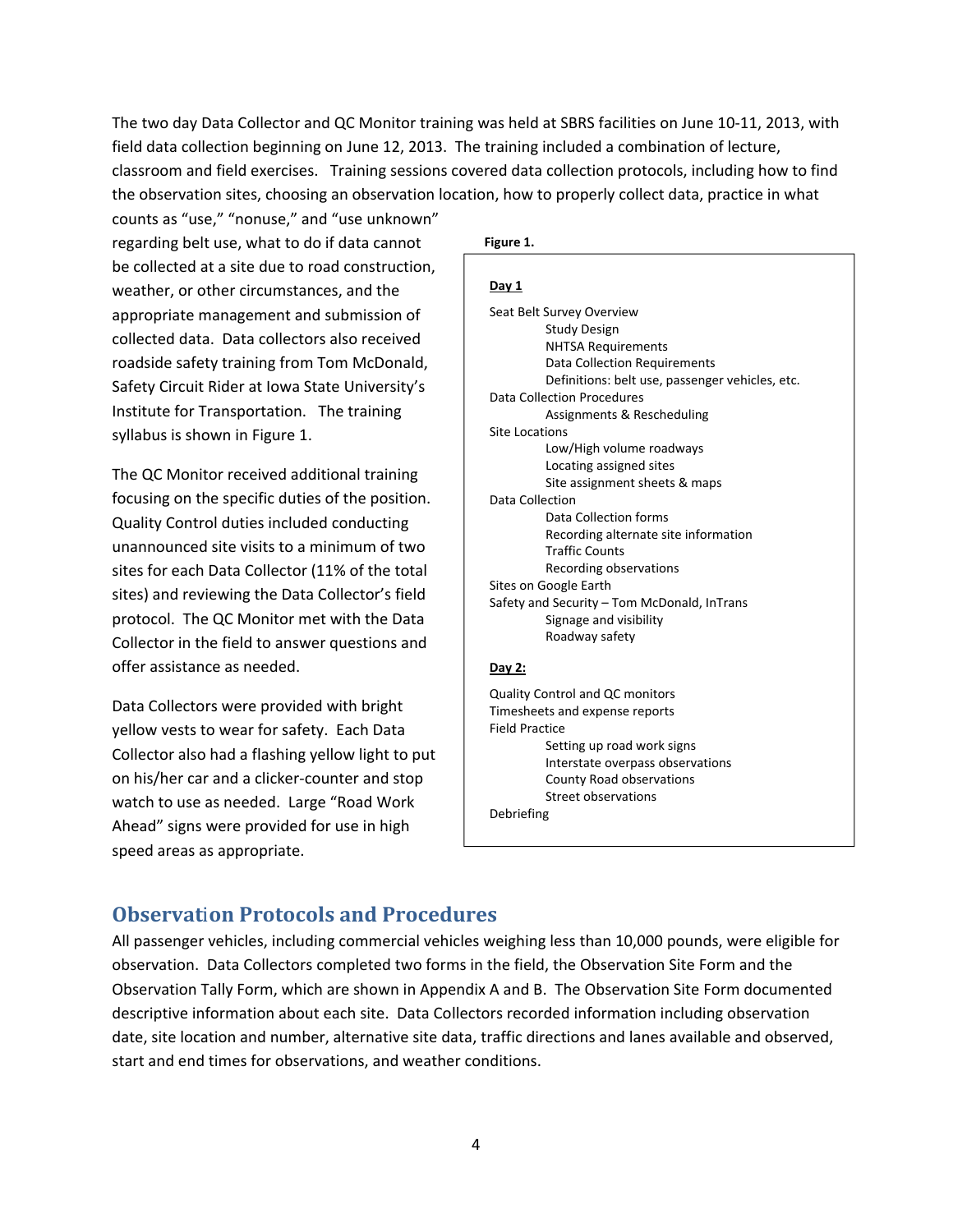The Observation Tally Form was used to mark belt use/non-use/unknown use for front drivers and passengers. Using the Observation Tally Form, **s**eat belt use observations were made of all passenger vehicle drivers and right front seat occupants in the selected lane. The only passenger vehicle right front seat occupants excluded from the study were child passengers traveling in child seats with harness straps. If there was no passenger in the right front seat of an observed vehicle that information was also noted on the Observation Tally Form.

**Seat Belt use categories -**Data Collectors recorded belt use for the driver and right front seat passenger using the definitions shown in Figure 2 below, which were provided in the federal regulations.

| Code      | <b>Meaning</b> | <b>Definition</b>                                                                            |
|-----------|----------------|----------------------------------------------------------------------------------------------|
| Y         | Yes, belted    | The shoulder belt is in front of the person's shoulder.                                      |
| N         | No, unbelted   | The shoulder belt is not in front of the person's shoulder.                                  |
| U         | Unknown        | It cannot reasonably be determined whether the driver or right front<br>passenger is belted. |
| <b>NP</b> | No passenger   | There is no right front passenger present.                                                   |

**Figure 2.** 

#### **Scheduling**

Data collectors were assigned one county with five observation sites per work day. A schedule of sites with observation start times was provided by the office in order to ensure a representative sampling of times of day for the data collection and to allow for proper notification of county/city and law enforcement personnel. Observations were to start at the assigned times and continue for exactly 45 minutes.

#### **Observations**

Data Collectors observed one lane and one direction of travel per observation site. The direction of travel was randomly assigned by the office; however, Data Collectors were allowed to observe the other direction if safety or windshield glare dictated. Deviations from the randomly assigned direction were noted on the Observation Site Form. If an assigned road segment included an intersection, Data Collectors were instructed to observe traffic traveling on the assigned road segment, not the crossstreet.

Lower volume roadways such as county roads and streets were observed from a field drive or other location at which data collectors could safely move their vehicles from the roadway. In some cases Data Collectors observed from their vehicle while, in other cases, observing from outside of the vehicle was most effective.

Whenever possible, observations for high-volume, limited access roadways were made from an overpass. Observing from an overpass allowed for comparatively easy viewing of seatbelt use for both the driver and the passenger. Gravel road overpasses were preferred because of the low traffic volume,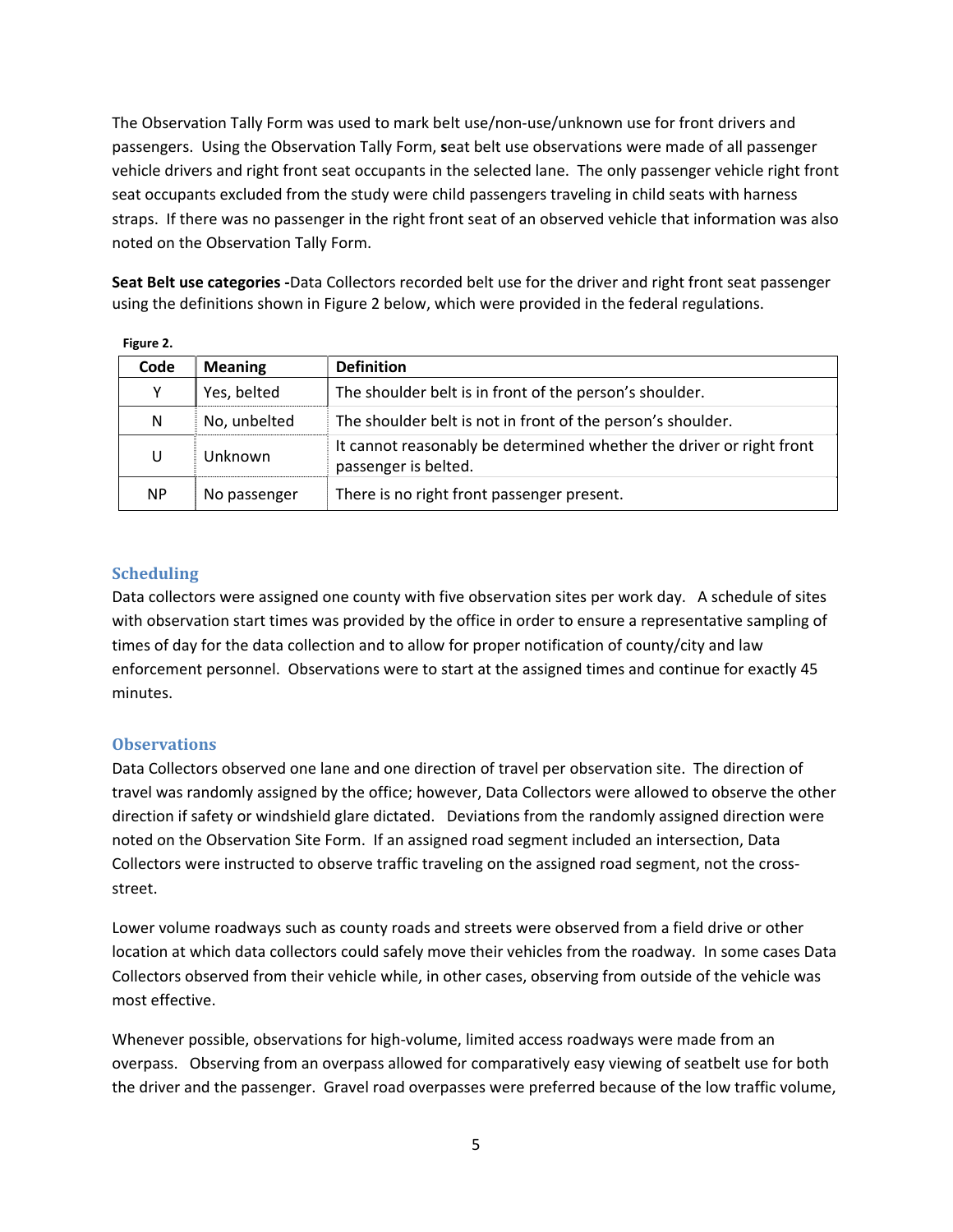reducing safety hazards to the Data Collector. In some instances observing from an overpass required moving the observation point from the specific road segment by a few miles; however, because of the limited exit and entrance to these roadways, there were no significant changes to the observed vehicles between the assigned road segment and the observation point.

If a low volume overpass was not available, Data Collectors were allowed to observe traffic at an exit ramp or rest stop. Because the exit ramp/rest stop only sampled a portion of the traffic passing on the main highway, an additional traffic volume count was required in order to adjust for the reduced numbers. Data collectors completed a traffic count of the assigned highway segment immediately following the observations at the ramp/rest stop. From a safe observation point from which to view passing cars (but not necessarily belt usage), the data collector counted passing cars in one direction and in one lane of the assigned road segment, timing the number of minutes to reach a count of 100 cars. If the traffic volume was low, the count continued for 15 minutes, at which point the data collector recorded the number of cars observed in a 15 minute time frame. This traffic count information was recorded on the Observation Site Form and was used to adjust the seat belt usage observation data when observations were made away from the selected road segment at a rest stop or exit ramp.

#### **Alternate Sites**

If locating a useable and safe place to observe required the Data collector to deviate farther than 2 miles (or more than one block in city situations) from the selected road segment, he/she was instructed to call the office before proceeding and to note the location as an alternate site on the Observation Site form.

For the 2013 data collection, five alternate sites were used. All 5 sites were moved due to major road construction, which was identified by office staff prior to the onset of field work. For each case, an alternate site of the same road type was chosen by the office prior to the Data Collector entering the field.

#### **Rescheduling**

If an assigned road segment was temporarily unavailable due to a traffic accident or inclement weather, data collection was to be rescheduled another week for the same time and day of the week. No rescheduling was needed for the 2013 data collection.

# **Results**

Data collection for 2013 occurred from Wednesday, June 12, through Tuesday, June 18, 2013. The 2013 seat belt use data collection resulted in the observation of **12,936 passenger vehicles**, with a right front seat passenger in 4, 325 of those vehicles, for a total of **17,261 potential observations** of belt use. Of these 17,261 potential observations, there were 11,708 drivers and 3,810 right front passengers who were observed to be wearing seat belts, for a total of 15,518 seat belt users. Seat belts were not worn by 798 drivers and 333 right front passengers (total 1,131 unbelted). Data collectors were unable to observe the seat belt use of 430 drivers and 182 passengers, for a total unknown use of 612. The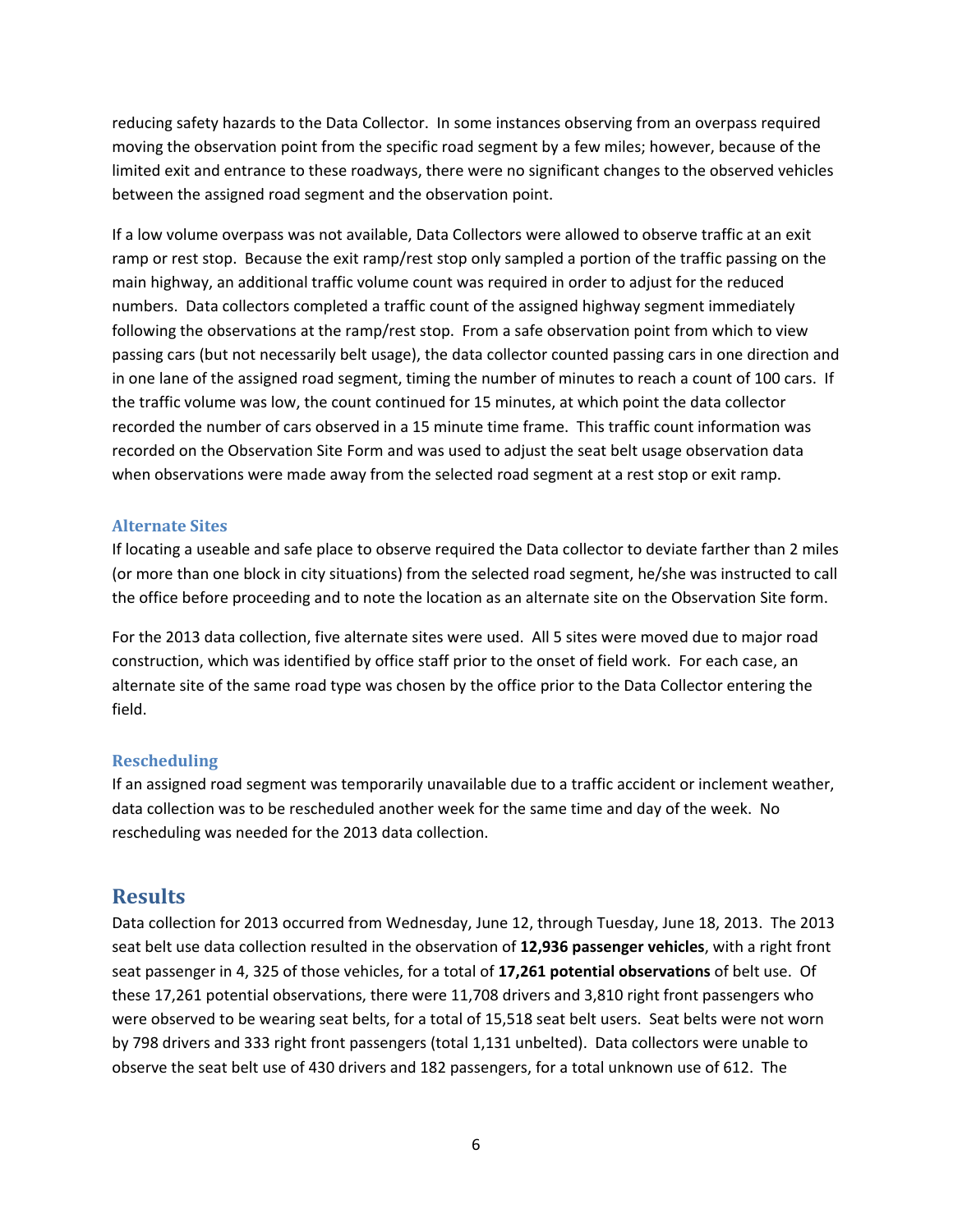unknown use, or **"nonresponse rate," is .0355 or 3.55%**. This is well within the range allowed by federal regulations, which require the nonresponse rate to be below 10%.

The number of observations in 2013 is less than in 2012 because the observation time at each site was reduced from 60 minutes to 45 minutes. Federal regulations require a minimum of 7500 observations, and the 2013 total of 12,936 passenger vehicles with 17,261 occupants far exceeds the minimum. Each data collector was observed by a quality control monitor at two unannounced sites to ensure compliance with project protocols. This comprises 10.7% of the sites (8 out of 75), which exceeds the minimum of 5% required by federal regulations.

Federal regulations require the calculation of seat belt use to be conducted with weighted data as described in the approved survey plan. Based on the weighted data, **Iowa's overall seat belt use rate is 91.86%**, with an estimated standard error of 0.0064 ( $\pm$  1%). This is a very slight decrease from the 2012 seat belt use rate of 92.38%. This decrease is not statistically significant.

Table 1 lists the 75 observation sites with selected characteristics and the number of belted drivers and right front passengers.

Tables 2 and 3 show the seat belt use of drivers and passengers by county. Table 2 contains the number or count of each category of belt use by drivers, passengers, and total for each sampled county. Table 3 contains two types of unweighted percentages of belt use for drivers, passengers, and combined total for each county. The "% of Total Belted" is the percent of the total number of persons (drivers, passengers, combined) who were belted. The "% of Known Belted" removes the persons with unknown belt use from the base number, so it becomes the percent of persons with known seat belt status who were belted. Note that these percentages are unweighted, and the total shown here for the state does not equal the weighted Iowa seat belt use required by federal regulations. Nevertheless the unweighted percentages in Table 3 enable legitimate comparisons between seat belt users/nonusers and between counties.

Tables 4 and 5 show the seat belt use of drivers and passengers by road type. Table 4 contains the number in each category and Table 5 contains unweighted percentages. Federal regulations required the new survey plan to classify road types as primary (including interstates), secondary, and local.

Table 6 contains seat belt use of drivers and passengers by day of the week and road type. The percentages included in the table are unweighted.

Table 7 contains seat belt use of drivers and passengers by time of day and road type. The percentages included in the table are unweighted.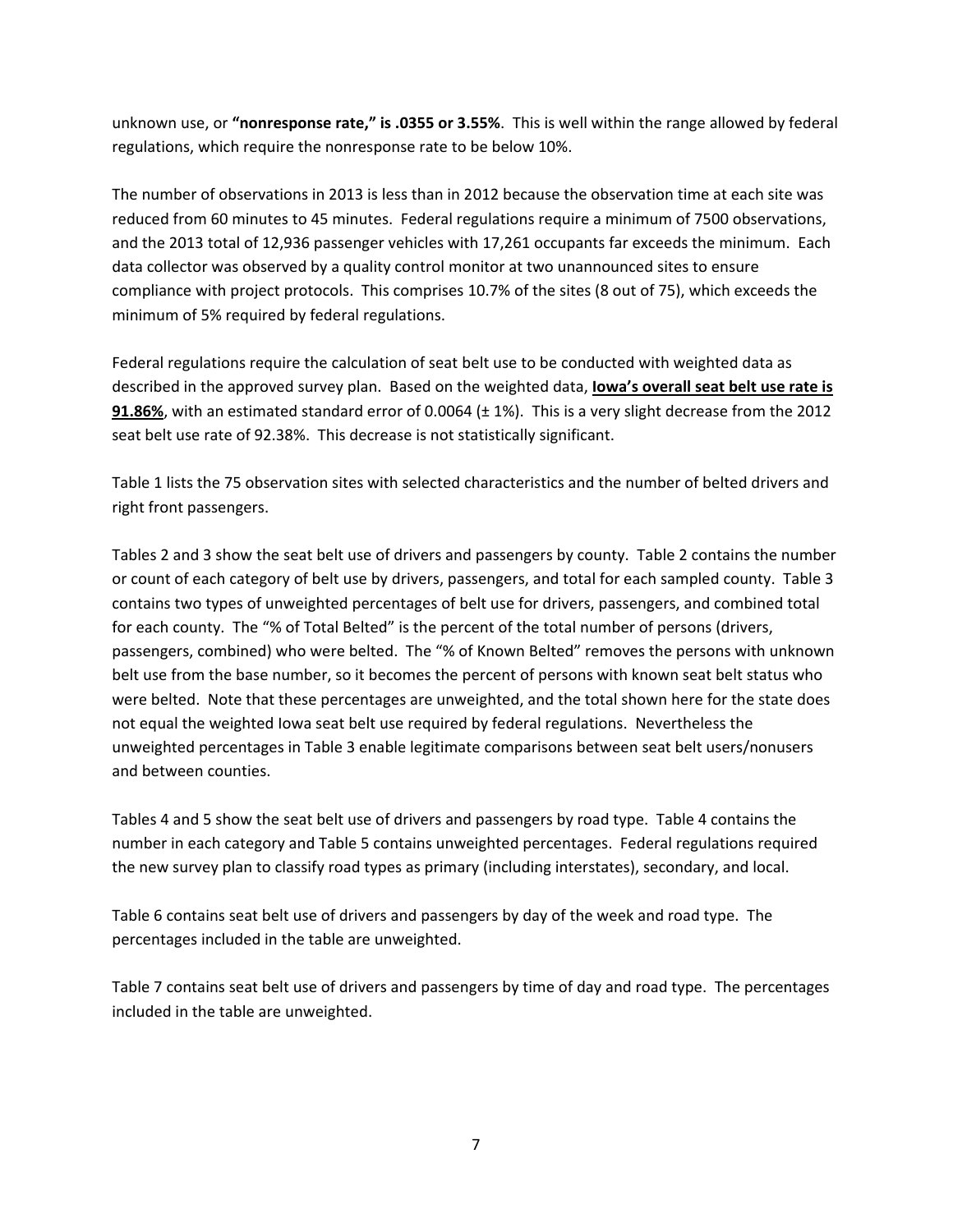### **Table 1. 2013 Seat Belt Usage**

| No.            | County            | <b>MSLINK</b>    | Location                                     | Road<br><b>Type</b>    | Day            | <b>Start Time</b>   |          | Vehicle<br>Count | <b>Drivers</b><br><b>Belted</b> | <b>Right Front</b><br><b>Passenger Count</b> | <b>Right Front</b><br><b>Passenger Belted</b> |
|----------------|-------------------|------------------|----------------------------------------------|------------------------|----------------|---------------------|----------|------------------|---------------------------------|----------------------------------------------|-----------------------------------------------|
| $\mathbf{1}$   | <b>Black Hawk</b> | 15146            | Logan Ave                                    | Secondary              | Fri            | 7:45 AM             | am       | 59               | 52                              | 7                                            | 6                                             |
| $\overline{2}$ | <b>Black Hawk</b> | 19553            | Wagner Rd                                    | Local                  | Fri            | 9:00 AM             | am       | 44               | 39                              | $\mathbf 1$                                  | $\mathbf{1}$                                  |
| 3              | <b>Black Hawk</b> | 20423            | W 4th St                                     | Secondary              | Fri            | 10:30 AM            | am       | 147              | 138                             | 32                                           | 31                                            |
| $\overline{4}$ | <b>Black Hawk</b> | 14934            | <b>US 20</b>                                 | Secondary              | Tues           | 11:45 AM            | am       | 354              | 338                             | 101                                          | 92                                            |
| 5              | <b>Black Hawk</b> | 14766            | I-380/Hwy 27                                 | Primary                | Fri            | 2:00 AM             | pm       | 258              | 241                             | 112                                          | 109                                           |
| 6<br>7         | Grundy<br>Grundy  | 104904<br>309294 | IA 57/110th<br><b>US 20</b>                  | Secondary<br>Secondary | Mon<br>Mon     | 8:18 AM<br>9:45 AM  | am<br>am | 57<br>147        | 52<br>138                       | 8<br>70                                      | 6<br>67                                       |
| 8              | Grundy            | 104906           | Hwy 175/240th St                             | Secondary              | Mon            | 11:30 AM            | am       | 34               | 31                              | 10                                           | 10                                            |
| 9              | Grundy            | 104947           | Hwy 175/260th/Grundy Ave                     | Secondary              | Mon            | 1:45 AM             | pm       | 49               | 45                              | 6                                            | 6                                             |
| 10             | Grundy            | 105710           | <b>Blackhawk St</b>                          | Local                  | Mon            | 3:00 AM             | pm       | 33               | 27                              | 8                                            | 5                                             |
| 11             | Hardin            | 113806           | <b>US-65</b>                                 | Secondary              | Thurs          | 12:30 PM            | pm       | 44               | 40                              | 8                                            | 5                                             |
| 12             | Hardin            | 115349           | Washington Ave/Old US 20                     | Local                  | Thurs          | 1:45 AM             | pm       | 179              | 161                             | 37                                           | 31                                            |
| 13             | Hardin            | 113774           | <b>US-65</b>                                 | Secondary              | Thurs          | 2:46 AM             | pm       | 105              | 103                             | 22                                           | 22                                            |
| 14<br>15       | Hardin            | 317413           | $US-20$<br>E Main St                         | Secondary              | Thurs          | 4:04 AM             | pm       | 159              | 151                             | 65<br>6                                      | 64<br>4                                       |
| 16             | Hardin<br>Howard  | 332704<br>123235 | <b>US 63</b>                                 | Local<br>Secondary     | Thurs<br>Sun   | 5:15 AM<br>9:45 AM  | pm<br>am | 20<br>56         | 15<br>52                        | 32                                           | 26                                            |
| 17             | Howard            | 123337           | IA <sub>9</sub>                              | Secondary              | Sun            | 10:49 AM            | am       | 64               | 59                              | 35                                           | 29                                            |
| 18             | Howard            | 123901           | N Elm St                                     | Local                  | Sun            | 11:50 AM            | am       | 48               | 35                              | 15                                           | 15                                            |
| 19             | Howard            | 123646           | Oak Ave                                      | Local                  | Sun            | 2:00 AM             | pm       | 5                | 5                               | $\overline{3}$                               | 3                                             |
| 20             | Howard            | 123218           | <b>US 63</b>                                 | Secondary              | Sun            | 3:30 AM             | pm       | 121              | 111                             | 60                                           | 51                                            |
| 21             | lowa              | 128308           | IA 212/Western Ave                           | Secondary              | Wed            | 10:00 AM            | am       | 81               | 72                              | 20                                           | 19                                            |
| 22             | lowa              | 128184           | $I-80$                                       | Primary                | Wed            | 11:30 AM            | am       | 259              | 249                             | 100                                          | 90                                            |
| 23<br>24       | lowa              | 128231           | $I-80$                                       | Primary                | Wed            | 1:30 AM             | pm       | 71               | 70<br>$\overline{7}$            | 32<br>$\mathbf{1}$                           | 31                                            |
| 25             | lowa<br>lowa      | 128805<br>128271 | U Ave<br>$I-80$                              | Local<br>Primary       | Wed<br>Wed     | 2:45 AM<br>4:15 AM  | pm<br>pm | 8<br>295         | 286                             | 104                                          | $\pmb{0}$<br>98                               |
| 26             | Johnson           | 142458           | Co Rd F28/ Mehaffey Bridge Rd                | Local                  | Thurs          | 7:30 AM             | am       | 69               | 65                              | 17                                           | 17                                            |
| 27             | Johnson           | 140584           | 180                                          | Primary                | Thurs          | 9:15 AM             | am       | 282              | 278                             | 112                                          | 104                                           |
| 28             | Johnson           | 140747           | 180                                          | Primary                | Thurs          | 10:45 AM            | am       | 258              | 251                             | 112                                          | 105                                           |
| 29             | Johnson           | 143552           | N Dubuque St                                 | Secondary              | Thurs          | 12:45 PM            | pm       | 91               | 85                              | 32                                           | 29                                            |
| 30             | Johnson           | 141004           | US 218/IA 27                                 | Secondary              | Thurs          | 2:15 AM             | pm       | 311              | 299                             | 118                                          | 112                                           |
| 31             | Linn              | 160569           | Co Rd D62/Coggon Rd                          | Local                  | Tues           | 8:00 AM             | am       | 18               | 17                              | $\overline{2}$                               | $\overline{2}$                                |
| 32             | Linn              | 158613           | I 380/Hwy 27                                 | Primary                | Tues           | 10:00 AM            | am       | 234              | 231                             | 88                                           | 85                                            |
| 33<br>34       | Linn<br>Linn      | 164085<br>161809 | Center Point Rd<br>32nd St, NE, Cedar Rapids | Secondary<br>Secondary | Tues           | 11:30 AM<br>1:30 AM | am       | 215<br>225       | 204<br>210                      | 51<br>56                                     | 46<br>53                                      |
| 35             | Linn              | 166008           | 16th Ave SW                                  | Secondary              | Tues<br>Tues   | 3:00 AM             | pm<br>pm | 116              | 109                             | 32                                           | 30                                            |
| 36             | Marion            | 180068           | IA 163                                       | Secondary              | Fri            | 10:02 AM            | am       | 222              | 186                             | 94                                           | 69                                            |
| 37             | Marion            | 180790           | Co Rd G28/Washington St                      | Local                  | Fri            | 11:15 AM            | am       | 78               | 65                              | 25                                           | 20                                            |
| 38             | Marion            | 181891           | S Clark St                                   | Local                  | Fri            | 1:15 AM             | pm       | 77               | 64                              | 20                                           | 13                                            |
| 39             | Marion            | 179982           | IA 92                                        | Secondary              | Fri            | 2:30 AM             | pm       | 115              | 102                             | 36                                           | 31                                            |
| 40             | Marion            | 179837           | IA <sub>5</sub>                              | Secondary              | Fri            | 3:54 OM             | pm       | 230              | 189                             | 88                                           | 71                                            |
| 41             | Polk              | 215201           | 135                                          | Primary                | Thurs          | 3:17 AM             | pm       | 507              | 407                             | 170                                          | 150                                           |
| 42<br>43       | Polk<br>Polk      | 215390<br>216760 | <b>1235</b><br>IA 141                        | Primary<br>Secondary   | Thurs<br>Thurs | 10:15 AM<br>5:16 AM | am<br>pm | 611<br>728       | 546<br>573                      | 132<br>144                                   | 113<br>99                                     |
| 44             | Polk              | 227016           | University Ave                               | Secondary              | Thurs          | 11:25 AM            | am       | 302              | 283                             | 66                                           | 61                                            |
| 45             | Polk              | 226230           | 109th St                                     | Local                  | Thurs          | 1:28 AM             | pm       | 89               | 75                              | 16                                           | 14                                            |
| 46             | Pottawattamie     | 229603           | W Broadway                                   | Secondary              | Satur          | 9:00 AM             | am       | 125              | 113                             | 49                                           | 42                                            |
| 47             | Pottawattamie     | 229207           | 180                                          | Primary                | Satur          | 2:45 AM             | pm       | 245              | 235                             | 151                                          | 143                                           |
| 48             | Pottawattamie     | 229164           | 180                                          | Primary                | Satur          | 10:30 AM            | am       | 588              | 528                             | 282                                          | 259                                           |
| 49             | Pottawattamie     | 334415           | 129                                          | Primary                | Satur          | 1:15 AM             | pm       | 547              | 494                             | 305                                          | 270                                           |
| 50             | Pottawattamie     | 233075           | S 10th St                                    | Local                  | Satur          | 7:45 AM             | am       | 15               | 11                              | 3                                            | $\mathbf{1}$                                  |
| 51<br>52       | Scott             | 242971<br>243108 | 180                                          | Primary                | Mon            | 9:15 AM             | am       | 270              | 266                             | 118<br>12                                    | 113                                           |
| 53             | Scott<br>Scott    | 248805           | 180<br>Valley Dr                             | Primary<br>Local       | Mon<br>Mon     | 11:00 AM<br>1:15 AM | am<br>pm | 16<br>69         | 16<br>64                        | 16                                           | 11<br>16                                      |
| 54             | Scott             | 247785           | Eastern Ave                                  | Secondary              | Mon            | 3:00 AM             | pm       | 246              | 233                             | 70                                           | 64                                            |
| 55             | Scott             | 246517           | E 53rd St                                    | Secondary              | Mon            | 4:15 AM             | pm       | 453              | 442                             | 75                                           | 70                                            |
| 56             | Shelby            | 249972           | Co Rd F58                                    | Local                  | Sun            | 10:28 AM            | am       | 6                | 6                               | $\overline{2}$                               | $\mathbf 1$                                   |
| 57             | Shelby            | 249594           | <b>US 59</b>                                 | Secondary              | Sun            | 11:30 AM            | am       | 98               | 86                              | 50                                           | 43                                            |
| 58             | Shelby            | 250675           | 12th St/Linden Rd                            | Secondary              | Sun            | 2:30 AM             | pm       | 60               | 50                              | 24                                           | 21                                            |
| 59             | Shelby            | 250640           | 19th St                                      | Local                  | Sun            | 1:28 AM             | pm       | 59               | 49                              | 18                                           | 13                                            |
| 60             | Shelby            | 249736           | IA-44/1000th St                              | Secondary              | Sun            | 3:50 AM             | pm       | 33               | 30                              | 23                                           | 21                                            |
| 61<br>62       | Story<br>Story    | 257296<br>257855 | Lincoln Way<br>University Blvd               | Secondary<br>Secondary | Wed<br>Wed     | 7:27 AM<br>8:27 AM  | am<br>am | 145<br>157       | 135<br>147                      | 24<br>25                                     | 21<br>19                                      |
| 63             | Story             | 255469           | $1 - 35$                                     | Primary                | Wed            | 10:00 AM            | am       | 316              | 290                             | 127                                          | 114                                           |
| 64             | Story             | 256910           | Co Rd E29/190th St                           | Local                  | Wed            | 11:30 AM            | am       | 36               | 32                              | 10                                           | 9                                             |
| 65             | Story             | 255562           | $1 - 35$                                     | Primary                | Wed            | 1:33 AM             | pm       | 333              | 278                             | 129                                          | 105                                           |
| 66             | Warren            | 273908           | $1 - 35$                                     | Primary                | Mon            | 10:00 AM            | am       | 248              | 233                             | 111                                          | 94                                            |
| 67             | Warren            | 334871           | $1 - 35$                                     | Primary                | Mon            | 11:30 AM            | am       | 294              | 251                             | 100                                          | 68                                            |
| 68             | Warren            | 274344           | US 28/Sunset Dr                              | Secondary              | Mon            | 1:45 AM             | pm       | 121              | 100                             | 34                                           | 31                                            |
| 69             | Warren            | 275330           | S 5th St                                     | Local                  | Mon            | 4:35 AM             | pm       | 137              | 122                             | 23                                           | 19                                            |
| 70<br>71       | Warren<br>Webster | 311642<br>283076 | $IA-5$<br>IA 7/190th St                      | Secondary<br>Secondary | Mon            | 3:09 AM             | pm       | 316              | 281<br>132                      | 84<br>30                                     | 70<br>23                                      |
| 72             | Webster           | 283806           | Old Hwy 20/ Co D20                           | Secondary              | Tues<br>Tues   | 5:00 AM<br>3:38 AM  | pm<br>pm | 158<br>99        | 89                              | 32                                           | 24                                            |
| 73             | Webster           | 311763           | 2nd Ave N                                    | Secondary              | Tues           | 2:24 AM             | pm       | 194              | 168                             | 65                                           | 56                                            |
| 74             | Webster           | 283683           | Co D20/200th St                              | Local                  | Tues           | 12:58 PM            | pm       | 58               | 55                              | 20                                           | 18                                            |
| 75             | Webster           | 283317           | Co P70/Taylor Ave                            | Local                  | Tues           | 10:45 AM            | am       | 19               | 16                              | 7                                            | 6                                             |
|                | <b>TOTALS</b>     |                  |                                              |                        |                |                     |          | 12936            | 11708                           | 4325                                         | 3810                                          |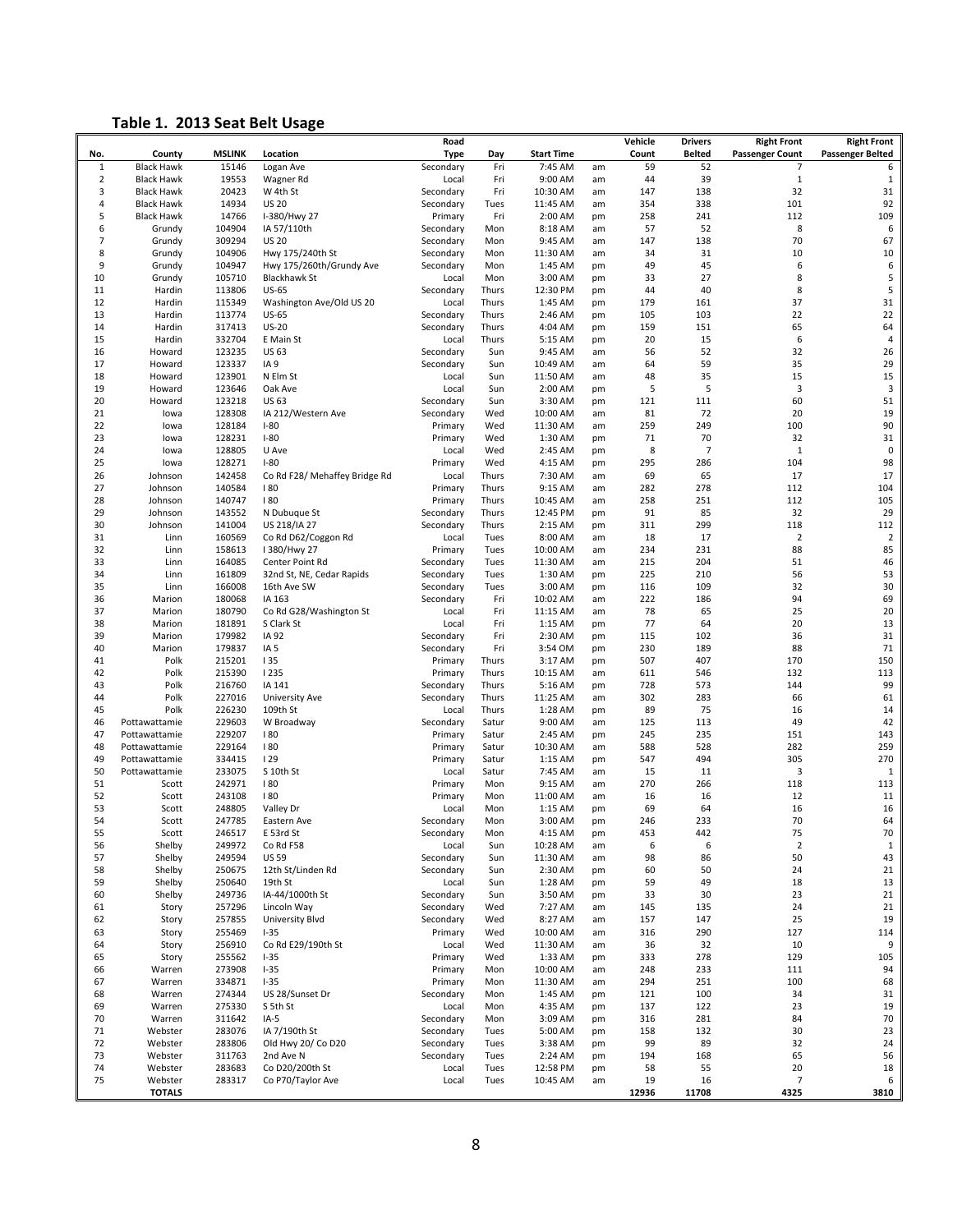|                   | <b>Drivers</b> |               |                             |                |       | <b>Right Front Passengers</b> |                             |              | <b>TOTAL</b> |               |                             |              |
|-------------------|----------------|---------------|-----------------------------|----------------|-------|-------------------------------|-----------------------------|--------------|--------------|---------------|-----------------------------|--------------|
| County            | Total          | <b>Belted</b> | <b>Not</b><br><b>Belted</b> | Un-<br>known   | Total | <b>Belted</b>                 | <b>Not</b><br><b>Belted</b> | Un-<br>known | Total        | <b>Belted</b> | <b>Not</b><br><b>Belted</b> | Un-<br>known |
| <b>Black Hawk</b> | 862            | 808           | 30                          | 24             | 253   | 239                           | 14                          | 0            | 1115         | 1047          | 44                          | 24           |
| Grundy            | 320            | 293           | 17                          | 10             | 102   | 94                            | $\overline{7}$              | 1            | 422          | 387           | 24                          | 11           |
| Hardin            | 507            | 470           | 24                          | 13             | 138   | 126                           | 10                          | 2            | 645          | 596           | 34                          | 15           |
| Howard            | 294            | 262           | 25                          | 7              | 145   | 124                           | 16                          | 5            | 439          | 386           | 41                          | 12           |
| lowa              | 714            | 684           | 22                          | 8              | 257   | 238                           | 17                          | 2            | 971          | 922           | 39                          | 10           |
| Johnson           | 1011           | 978           | 18                          | 15             | 391   | 367                           | 17                          | 7            | 1402         | 1345          | 35                          | 22           |
| Linn              | 808            | 771           | 25                          | 12             | 229   | 216                           | 12                          | 1            | 1037         | 987           | 37                          | 13           |
| Marion            | 722            | 606           | 59                          | 57             | 263   | 204                           | 23                          | 36           | 985          | 810           | 82                          | 93           |
| Polk              | 2237           | 1884          | 216                         | 137            | 528   | 437                           | 48                          | 43           | 2765         | 2321          | 264                         | 180          |
| Pottawattamie     | 1520           | 1381          | 103                         | 36             | 790   | 715                           | 67                          | 8            | 2310         | 2096          | 170                         | 44           |
| Scott             | 1054           | 1021          | 28                          | 5              | 291   | 274                           | 15                          | 2            | 1345         | 1295          | 43                          | 7            |
| Shelby            | 256            | 221           | 33                          | $\overline{2}$ | 117   | 99                            | 13                          | 5            | 373          | 320           | 46                          | 7            |
| Story             | 987            | 882           | 69                          | 36             | 315   | 268                           | 23                          | 24           | 1302         | 1150          | 92                          | 60           |
| Warren            | 1116           | 987           | 73                          | 56             | 352   | 282                           | 30                          | 40           | 1468         | 1269          | 103                         | 96           |
| Webster           | 528            | 460           | 56                          | 12             | 154   | 127                           | 21                          | 6            | 682          | 587           | 77                          | 18           |
| Total             | 12936          | 11708         | 798                         | 430            | 4325  | 3810                          | 333                         | 182          | 17261        | 15518         | 1131                        | 612          |

Table 2. Driver and Passenger Seat Belt Use by County (n)

|  |  |  | Table 3. Driver and Passenger Seat Belt Use by County (unweighted percentages) |  |
|--|--|--|--------------------------------------------------------------------------------|--|
|--|--|--|--------------------------------------------------------------------------------|--|

|                   |                             | <b>Drivers</b>              |                             | <b>Right Front Passengers</b> |                             | <b>TOTAL</b>                |
|-------------------|-----------------------------|-----------------------------|-----------------------------|-------------------------------|-----------------------------|-----------------------------|
| County            | % of Total<br><b>Belted</b> | % of Known<br><b>Belted</b> | % of Total<br><b>Belted</b> | % of Known<br><b>Belted</b>   | % of Total<br><b>Belted</b> | % of Known<br><b>Belted</b> |
| <b>Black Hawk</b> | 93.7%                       | 96.4%                       | 94.5%                       | 94.5%                         | 93.9%                       | 96.0%                       |
| Grundy            | 91.6%                       | 94.5%                       | 92.2%                       | 93.1%                         | 91.7%                       | 94.2%                       |
| Hardin            | 92.7%                       | 95.1%                       | 91.3%                       | 92.6%                         | 92.4%                       | 94.6%                       |
| Howard            | 89.1%                       | 91.3%                       | 85.5%                       | 88.6%                         | 87.9%                       | 90.4%                       |
| lowa              | 95.8%                       | 96.9%                       | 92.6%                       | 93.3%                         | 95.0%                       | 95.9%                       |
| Johnson           | 96.7%                       | 98.2%                       | 93.9%                       | 95.6%                         | 95.9%                       | 97.5%                       |
| Linn              | 95.4%                       | 96.9%                       | 94.3%                       | 94.7%                         | 95.2%                       | 96.4%                       |
| Marion            | 83.9%                       | 91.1%                       | 77.6%                       | 89.9%                         | 82.2%                       | 90.8%                       |
| Polk              | 84.2%                       | 89.7%                       | 82.8%                       | 90.1%                         | 83.9%                       | 89.8%                       |
| Pottawattamie     | 90.9%                       | 93.1%                       | 90.5%                       | 91.4%                         | 90.7%                       | 92.5%                       |
| Scott             | 96.9%                       | 97.3%                       | 94.2%                       | 94.8%                         | 96.3%                       | 96.8%                       |
| Shelby            | 86.3%                       | 87.0%                       | 84.6%                       | 88.4%                         | 85.8%                       | 87.4%                       |
| Story             | 89.4%                       | 92.7%                       | 85.1%                       | 92.1%                         | 88.3%                       | 92.6%                       |
| Warren            | 88.4%                       | 93.1%                       | 80.1%                       | 90.4%                         | 86.4%                       | 92.5%                       |
| Webster           | 87.1%                       | 89.1%                       | 82.5%                       | 85.8%                         | 86.1%                       | 88.4%                       |
| Total             | 90.5%                       | 93.6%                       | 88.1%                       | 92.0%                         | 89.9%                       | 93.2%                       |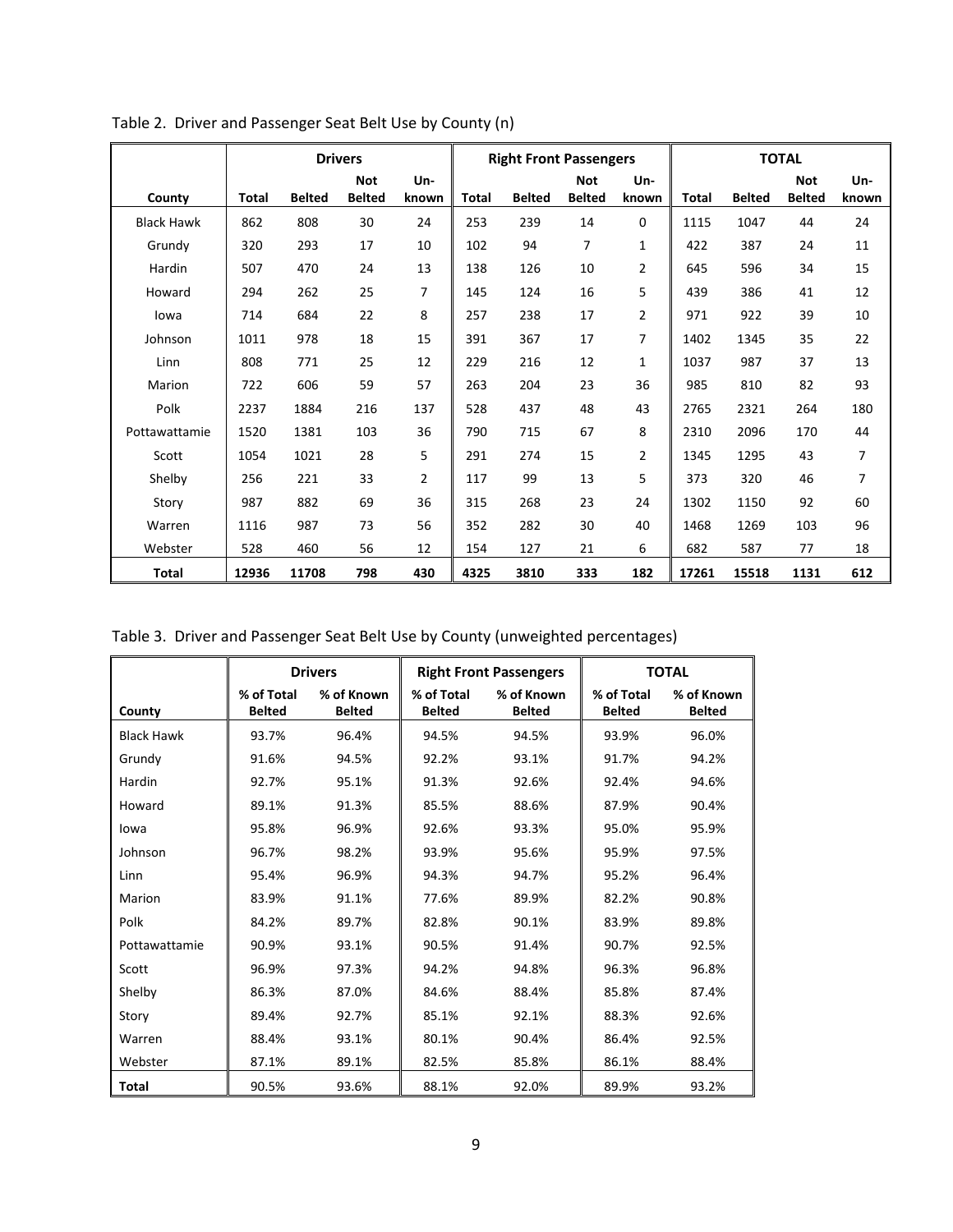Table 4. Seat Belt Use by Road Type (n)

|              | <b>Drivers</b> |               |                             | <b>Right Front Passengers</b> |              |               |                      | Total        |       |               |                             |                     |
|--------------|----------------|---------------|-----------------------------|-------------------------------|--------------|---------------|----------------------|--------------|-------|---------------|-----------------------------|---------------------|
| Road Type    | Total          | <b>Belted</b> | <b>Not</b><br><b>Belted</b> | Un-<br><b>Known</b>           | <b>Total</b> | <b>Belted</b> | Not<br><b>Belted</b> | Un-<br>Known | Total | <b>Belted</b> | <b>Not</b><br><b>Belted</b> | Un-<br><b>Known</b> |
| Local        | 1067           | 930           | 107                         | 30                            | 250          | 208           | 28                   | 14           | 1317  | 1138          | 135                         | 44                  |
| Primary      | 5632           | 5150          | 301                         | 181                           | 2297         | 2062          | 164                  | 71           | 7929  | 7212          | 465                         | 252                 |
| Secondary    | 6237           | 5628          | 390                         | 219                           | 1778         | 1540          | 141                  | 97           | 8015  | 7168          | 531                         | 316                 |
| <b>TOTAL</b> | 12936          | 11708         | 798                         | 430                           | 4325         | 3810          | 333                  | 182          | 17261 | 15518         | 1131                        | 612                 |

Table 5. Seat Belt Use by Road Type (unweighted percentages)

|              | <b>Drivers</b>              |                             |                             | <b>Right Front Passengers</b> | <b>TOTAL</b>                |                             |  |
|--------------|-----------------------------|-----------------------------|-----------------------------|-------------------------------|-----------------------------|-----------------------------|--|
| Road Type    | % of Total<br><b>Belted</b> | % of Known<br><b>Belted</b> | % of Total<br><b>Belted</b> | % of Known<br><b>Belted</b>   | % of Total<br><b>Belted</b> | % of Known<br><b>Belted</b> |  |
| Local        | 87.2%                       | 89.7%                       | 83.2%                       | 88.1%                         | 86.4%                       | 89.4%                       |  |
| Primary      | 91.4%                       | 94.5%                       | 89.8%                       | 92.6%                         | 91.0%                       | 93.9%                       |  |
| Secondary    | 90.2%                       | 93.5%                       | 86.6%                       | 91.6%                         | 89.4%                       | 93.1%                       |  |
| <b>TOTAL</b> | 90.5%                       | 93.6%                       | 88.1%                       | 92.0%                         | 89.9%                       | 93.2%                       |  |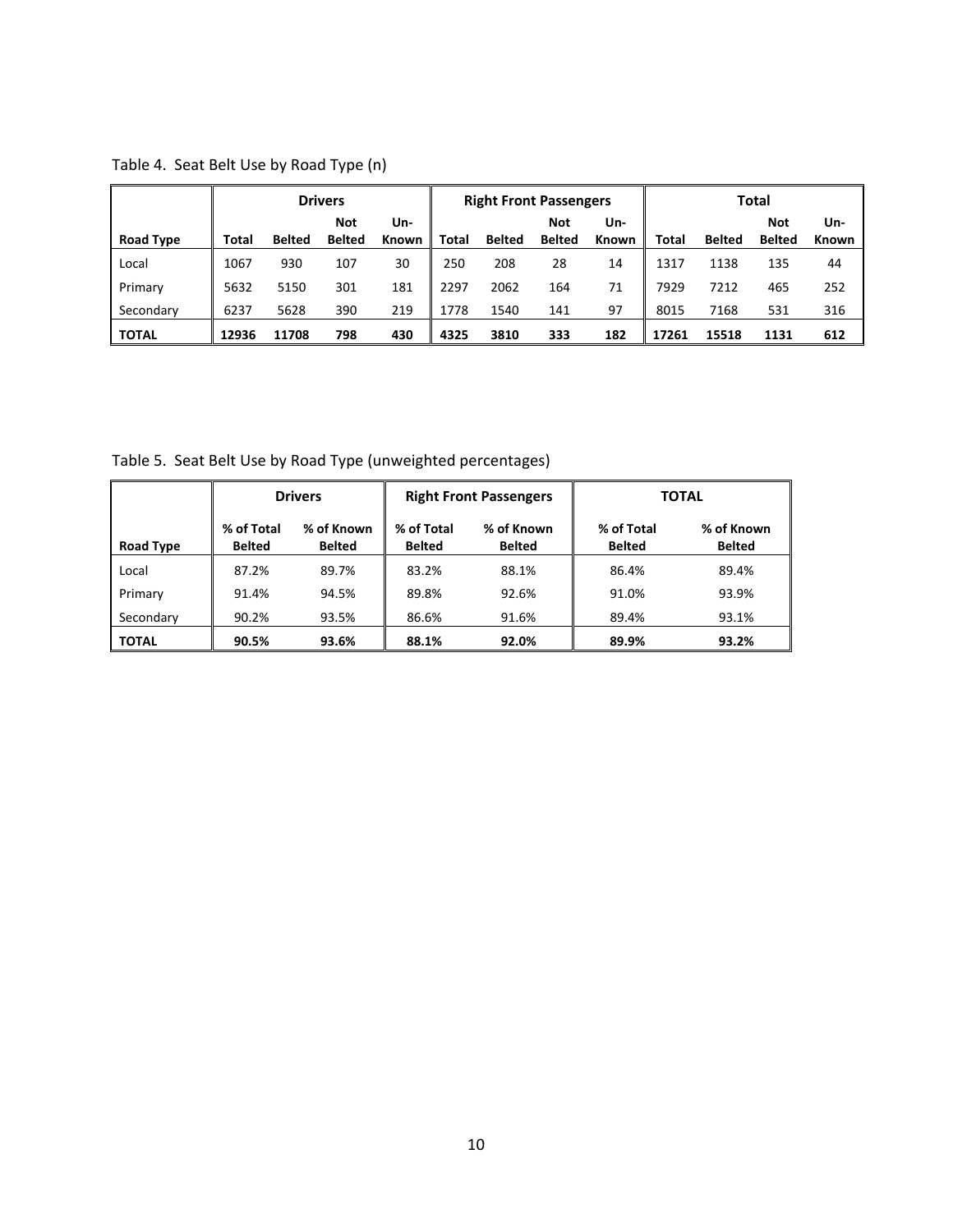|              | <b>Drivers</b><br><b>Belted</b> | <b>Total</b><br><b>Drivers</b> | <b>Passengers</b><br><b>Belted</b> | <b>Total</b> | % of Drivers<br><b>Belted</b> | % of Passengers<br><b>Belted</b> |
|--------------|---------------------------------|--------------------------------|------------------------------------|--------------|-------------------------------|----------------------------------|
|              |                                 |                                |                                    | Passengers   |                               |                                  |
| Sunday       | 483                             | 550                            | 223                                | 262          | 87.82%                        | 85.11%                           |
| Local        | 95                              | 118                            | 32                                 | 38           | 80.51%                        | 84.21%                           |
| Secondary    | 388                             | 432                            | 191                                | 224          | 89.81%                        | 85.27%                           |
| Monday       | 2301                            | 2490                           | 650                                | 745          | 92.41%                        | 87.25%                           |
| Local        | 213                             | 239                            | 40                                 | 47           | 89.12%                        | 85.11%                           |
| Primary      | 766                             | 828                            | 286                                | 341          | 92.51%                        | 83.87%                           |
| Secondary    | 1322                            | 1423                           | 324                                | 357          | 92.90%                        | 90.76%                           |
| Tuesday      | 1569                            | 1690                           | 435                                | 484          | 92.84%                        | 89.88%                           |
| Local        | 88                              | 95                             | 26                                 | 29           | 92.63%                        | 89.66%                           |
| Primary      | 231                             | 234                            | 85                                 | 88           | 98.72%                        | 96.59%                           |
| Secondary    | 1250                            | 1361                           | 324                                | 367          | 91.84%                        | 88.28%                           |
| Wednesday    | 1566                            | 1701                           | 506                                | 572          | 92.06%                        | 88.46%                           |
| Local        | 39                              | 44                             | 9                                  | 11           | 88.64%                        | 81.82%                           |
| Primary      | 1173                            | 1274                           | 438                                | 492          | 92.07%                        | 89.02%                           |
| Secondary    | 354                             | 383                            | 59                                 | 69           | 92.43%                        | 85.51%                           |
| Thursday     | 3332                            | 3755                           | 930                                | 1057         | 88.74%                        | 87.98%                           |
| Local        | 316                             | 357                            | 66                                 | 76           | 88.52%                        | 86.84%                           |
| Primary      | 1482                            | 1658                           | 472                                | 526          | 89.38%                        | 89.73%                           |
| Secondary    | 1534                            | 1740                           | 392                                | 455          | 88.16%                        | 86.15%                           |
| Friday       | 1076                            | 1230                           | 351                                | 415          | 87.48%                        | 84.58%                           |
| Local        | 168                             | 199                            | 34                                 | 46           | 84.42%                        | 73.91%                           |
| Primary      | 241                             | 258                            | 109                                | 112          | 93.41%                        | 97.32%                           |
| Secondary    | 667                             | 773                            | 208                                | 257          | 86.29%                        | 80.93%                           |
| Saturday     | 1381                            | 1520                           | 715                                | 790          | 90.86%                        | 90.51%                           |
| Local        | 11                              | 15                             | $\mathbf{1}$                       | 3            | 73.33%                        | 33.33%                           |
| Primary      | 1257                            | 1380                           | 672                                | 738          | 91.09%                        | 91.06%                           |
| Secondary    | 113                             | 125                            | 42                                 | 49           | 90.40%                        | 85.71%                           |
| <b>Total</b> | 11708                           | 12936                          | 3810                               | 4325         | 90.51%                        | 88.09%                           |

Table 6. Driver and Passenger Seat Belt Use by Day of Week and Road Type (n & unweighted %)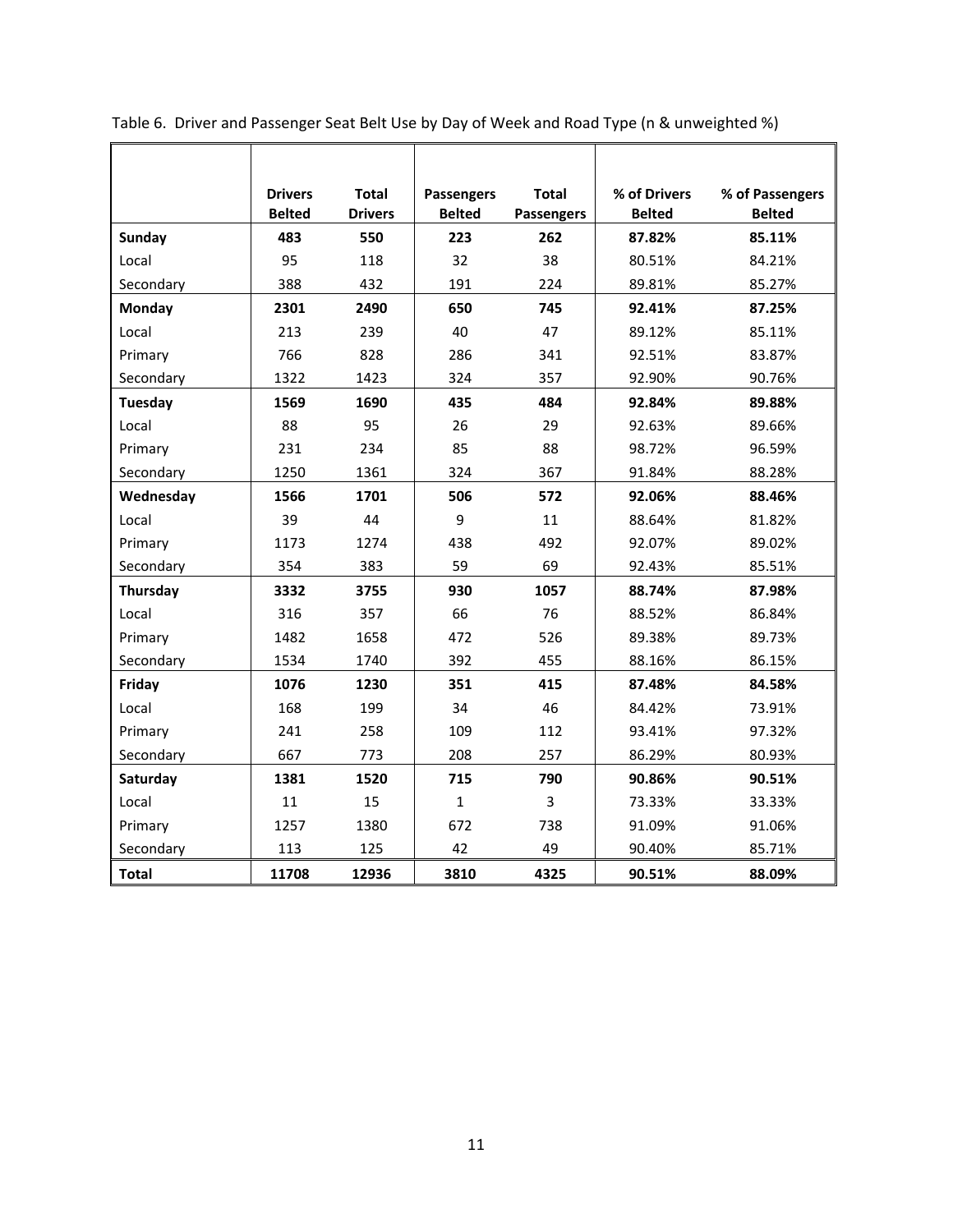|                    | <b>Drivers</b><br><b>Belted</b> | Total<br><b>Drivers</b> | Passengers<br><b>Belted</b> | Total<br>Passengers | % of Drivers<br><b>Belted</b> | % of Passengers<br><b>Belted</b> |
|--------------------|---------------------------------|-------------------------|-----------------------------|---------------------|-------------------------------|----------------------------------|
| 7AM to 759 AM      | 91                              | 103                     | $\overline{\mathbf{z}}$     | 8                   | 88.35%                        | 87.50%                           |
| Local              | 39                              | 44                      | $\mathbf 1$                 | 1                   | 88.64%                        | 100.00%                          |
| Secondary          | 52                              | 59                      | 6                           | 7                   | 88.14%                        | 85.71%                           |
| 8AM to 859 AM      | 907                             | 963                     | 305                         | 323                 | 94.18%                        | 94.43%                           |
| Local              | 579                             | 612                     | 201                         | 213                 | 94.61%                        | 94.37%                           |
| Secondary          | 328                             | 351                     | 104                         | 110                 | 93.45%                        | 94.55%                           |
| 9AM to 959AM       | 143                             | 160                     | 26                          | 32                  | 89.38%                        | 81.25%                           |
| Local              | 31                              | 34                      | 10                          | 10                  | 91.18%                        | 100.00%                          |
| Primary            | 67                              | 77                      | 10                          | 16                  | 87.01%                        | 62.50%                           |
| Secondary          | 45                              | 49                      | 6                           | 6                   | 91.84%                        | 100.00%                          |
| 10AM to 1059AM     | 1013                            | 1097                    | 354                         | 395                 | 92.34%                        | 89.62%                           |
| Local              | 111                             | 121                     | 51                          | 60                  | 91.74%                        | 85.00%                           |
| Primary            | 380                             | 404                     | 152                         | 176                 | 94.06%                        | 86.36%                           |
| Secondary          | 522                             | 572                     | 151                         | 159                 | 91.26%                        | 94.97%                           |
| 11AM to 1159AM     | 2003                            | 2077                    | 682                         | 725                 | 96.44%                        | 94.07%                           |
| Local              | 489                             | 505                     | 150                         | 164                 | 96.83%                        | 91.46%                           |
| Primary            | 644                             | 676                     | 213                         | 223                 | 95.27%                        | 95.52%                           |
| Secondary          | 870                             | 896                     | 319                         | 338                 | 97.10%                        | 94.38%                           |
| 12PM to 1259PM     | 360                             | 416                     | 119                         | 151                 | 86.54%                        | 78.81%                           |
| Local              | 186                             | 222                     | 69                          | 94                  | 83.78%                        | 73.40%                           |
| Secondary          | 174                             | 194                     | 50                          | 57                  | 89.69%                        | 87.72%                           |
| 1PM to 159PM       | 2587                            | 3029                    | 737                         | 872                 | 85.41%                        | 84.52%                           |
| Local              | 1693                            | 1986                    | 375                         | 466                 | 85.25%                        | 80.47%                           |
| Primary            | 717                             | 841                     | 307                         | 337                 | 85.26%                        | 91.10%                           |
| Secondary          | 177                             | 202                     | 55                          | 69                  | 87.62%                        | 79.71%                           |
| 2PM to 259PM       | 2060                            | 2210                    | 805                         | 883                 | 93.21%                        | 91.17%                           |
| Local              | 510                             | 563                     | 281                         | 317                 | 90.59%                        | 88.64%                           |
| Primary            | 266                             | 270                     | 113                         | 118                 | 98.52%                        | 95.76%                           |
| Secondary          | 1284                            | 1377                    | 411                         | 448                 | 93.25%                        | 91.74%                           |
| 3PM to 359PM       | 1097                            | 1237                    | 366                         | 430                 | 88.68%                        | 85.12%                           |
| Local              | 116                             | 131                     | 64                          | 73                  | 88.55%                        | 87.67%                           |
| Primary            | 82                              | 96                      | $30\,$                      | 34                  | 85.42%                        | 88.24%                           |
| Secondary          | 899                             | 1010                    | 272                         | 323                 | 89.01%                        | 84.21%                           |
| 4PM to 459PM       | 1208                            | 1373                    | 329                         | 414                 | 87.98%                        | 79.47%                           |
| Local              | 89                              | 99                      | 24                          | 32                  | 89.90%                        | 75.00%                           |
| Primary            | 281                             | 316                     | 70                          | 84                  | 88.92%                        | 83.33%                           |
| Secondary          | 838                             | 958                     | 235                         | 298                 | 87.47%                        | 78.86%                           |
| 5PM to 559PM       | 239                             | 271                     | 80                          | 92                  | 88.19%                        | 86.96%                           |
| Local              | 55                              | 58                      | 18                          | 20                  | 94.83%                        | 90.00%                           |
| Secondary          | 184                             | 213                     | 62                          | 72                  | 86.38%                        | 86.11%                           |
| <b>Grand Total</b> | 11708                           | 12936                   | 3810                        | 4325                | 90.51%                        | 88.09%                           |

|  |  |  | Table 7. Driver and Passenger Seat Belt Use by Time of Day and Road Type (n & unweighted %) |
|--|--|--|---------------------------------------------------------------------------------------------|
|  |  |  |                                                                                             |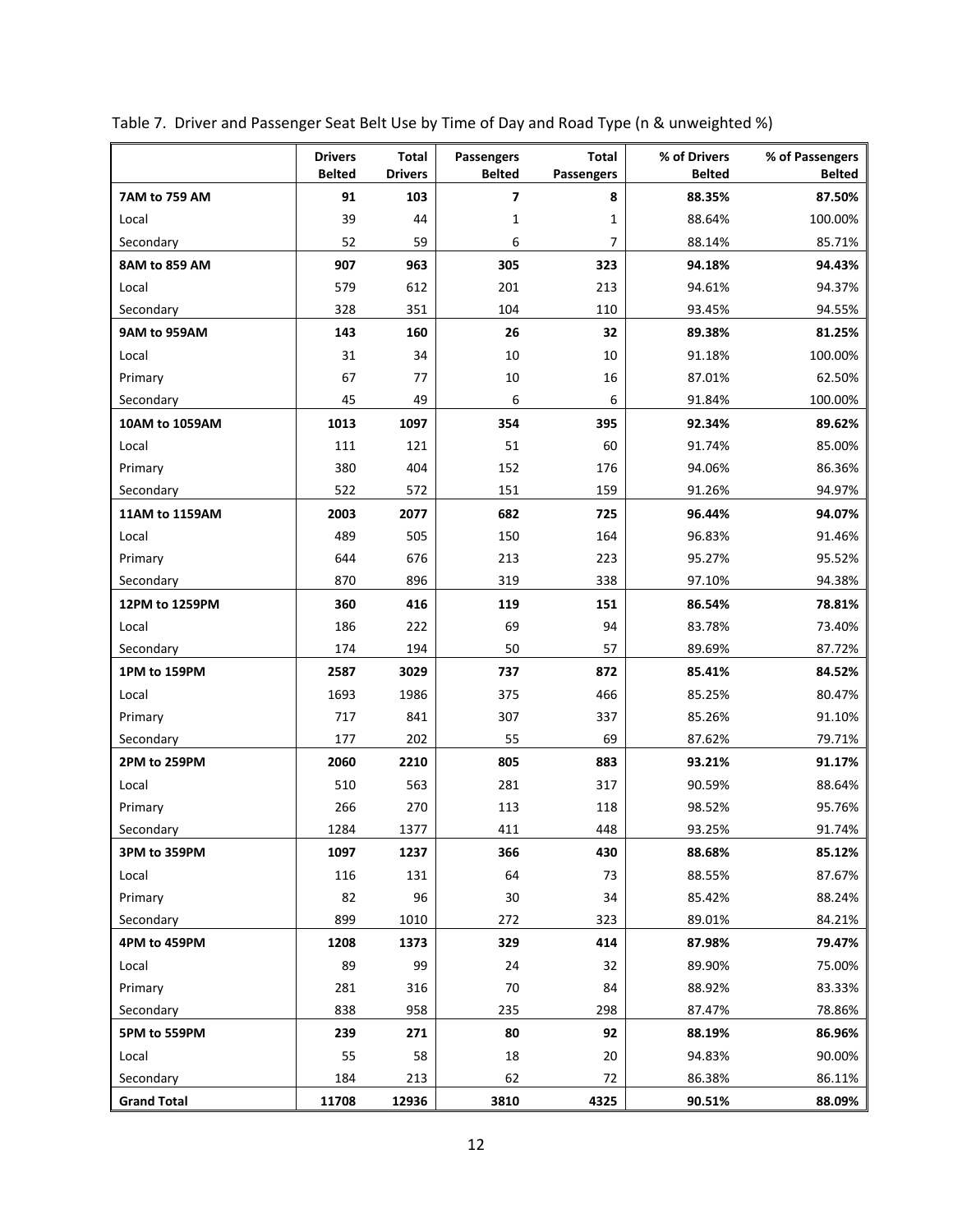# **Appendix A. Observation Site Form**

|                                                                                                                                                                                                                                | <b>Iowa Seat Belt Survey</b><br><b>Observation Site Form</b> |                                 |
|--------------------------------------------------------------------------------------------------------------------------------------------------------------------------------------------------------------------------------|--------------------------------------------------------------|---------------------------------|
| Data Collector ID# _______________                                                                                                                                                                                             |                                                              | Date: _______/ ______/ 2013     |
| Site Identification:                                                                                                                                                                                                           |                                                              |                                 |
| <u>ID: _________________________</u>                                                                                                                                                                                           |                                                              | County: 2008                    |
| Road Name: Name and South Area and South Area and Area and Area and Area and Area and Area and Area and Area and Area and Area and Area and Area and Area and Area and Area and Area and Area and Area and Area and Area and A |                                                              | Co Site #: ____________________ |
| <b>Site Start and End Time:</b>                                                                                                                                                                                                |                                                              |                                 |
| Start time for observations: _______________________am/pm                                                                                                                                                                      |                                                              |                                 |
| End time for observations: The am/pm                                                                                                                                                                                           |                                                              |                                 |
| (Total observation period MUST last exactly 45 minutes)                                                                                                                                                                        |                                                              |                                 |
| <b>Site Description:</b>                                                                                                                                                                                                       |                                                              |                                 |
| Selected traffic flow direction: North South East West                                                                                                                                                                         |                                                              |                                 |
| Total number of lanes in selected direction: ____________                                                                                                                                                                      |                                                              |                                 |
| Weather Conditions: Clear Cloudy/PC Light Fog Light Rain                                                                                                                                                                       |                                                              |                                 |
| <b>Alternate Site Information:</b>                                                                                                                                                                                             |                                                              |                                 |
| Is this an alternate site (not including a<br>recommended observation point)?                                                                                                                                                  | No                                                           | Yes                             |
| If yes, why was an alternate site needed?                                                                                                                                                                                      |                                                              |                                 |
| <b>Traffic Count:</b>                                                                                                                                                                                                          |                                                              |                                 |
| Is a traffic count required<br>(exit ramp or rest stop)?                                                                                                                                                                       | No                                                           | Yes                             |
|                                                                                                                                                                                                                                |                                                              |                                 |